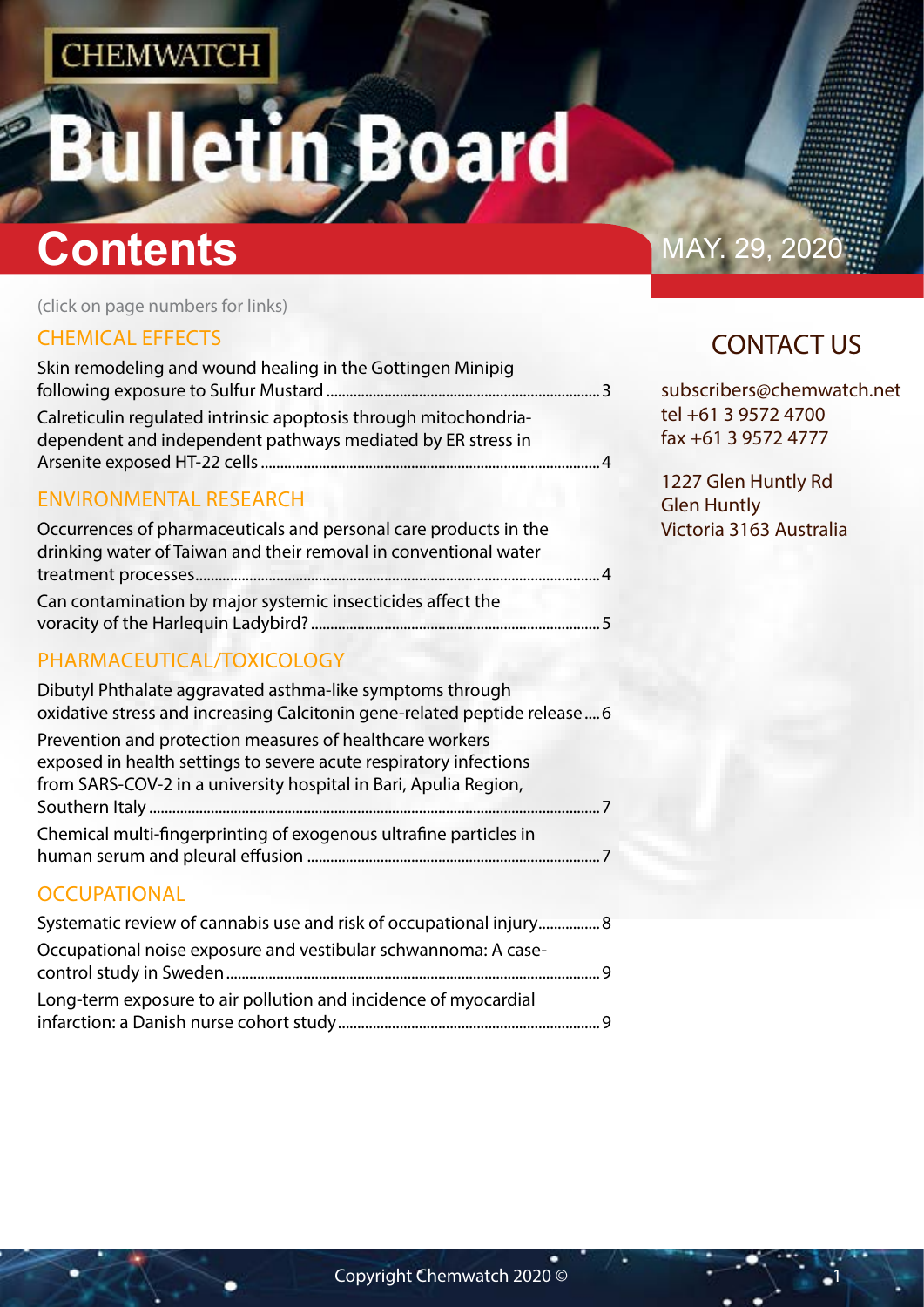## <span id="page-1-0"></span>**Bulletin Board**

Saturated SM vapor caps were placed on the dorsal flanks of 3-month-old male Gottingen minipigs for 30 min.

**CHEMWATCH** 

Chronic exposure to arsenic is linked with neurological damage.

## CHEMICAL EFFECTS

### Skin remodeling and wound healing in the Gottingen Minipig following exposure to Sulfur Mustard

#### 2020-05-20

Sulfur mustard (SM), a dermal vesicant that has been used in chemical warfare, causes inflammation, edema and epidermal erosions depending on the dose and time following exposure. Herein, a minipig model was used to characterize wound healing following dermal exposure to SM. Saturated SM vapor caps were placed on the dorsal flanks of 3-monthold male Gottingen minipigs for 30 min. After 48 h the control and SM wounded sites were debrided daily for 7 days with wet to wet saline gauze soaks. Animals were then euthanized, and full thickness skin biopsies prepared for histology and immunohistochemistry. Control skin contained a well differentiated epidermis with a prominent stratum corneum. A welldeveloped eschar covered the skin of SM treated animals, however, the epidermis beneath the eschar displayed significant wound healing with a hyperplastic epidermis. Stratum corneum shedding and a multilayered basal epithelium consisting of cuboidal and columnar cells were also evident in the neoepidermis. Nuclear expression of proliferating cell nuclear antigen (PCNA) was contiguous in cells along the basal epidermal layer of control and SM exposed skin; SM caused a significant increase in PCNA expression in basal and suprabasal cells. SM exposure was also associated with marked changes in expression of markers of wound healing including increases in keratin 10, keratin 17 and loricrin and decreases in E-cadherin. Trichrome staining of control skin showed a welldeveloped collagen network with no delineation between the papillary and reticular dermis. Conversely, a major delineation was observed in SM-exposed skin including a web-like papillary dermis composed of filamentous extracellular matrix, and compact collagen fibrils in the lower reticular dermis. Although the dermis below the wound site was disrupted, there was substantive epidermal regeneration following SM-induced injury. Further studies analyzing the wound healing process in minipig skin will be important to provide a model to evaluate potential vesicant countermeasures.

Authors: Jeffrey D Laskin, Gabriella Wahler, Claire R Croutch, Patrick J Sinko, Debra L Laskin, Diane E Heck, Laurie B Jospeh

Full Source: Experimental and molecular pathology. 2020 May 20;104470. doi: 10.1016/j.yexmp.2020.104470. Online ahead of print.

## **Technical**

MAY. 29, 2020 **Fechnical** MAY. 29, 2020

Calreticulin regulated intrinsic apoptosis through mitochondria-dependent and independent pathways mediated by ER stress in Arsenite exposed HT-22 cells 2020-07-01

Arsenic is a naturally occurring environmental toxicant. Chronic exposure to arsenic is linked with neurological damage. Although the mechanisms remain to be elucidated, it is currently believed that neural cell apoptosis is one of the underlying mechanisms of arsenic-induced neurotoxicity. Calreticulin (CRT) is a quality control chaperone located in the lumen of the endoplasmic reticulum (ER), which participates in many signaling pathways including apoptosis. However, the role of CRT in apoptosis is controversial. Whether CRT plays a role in arsenite-induced apoptosis and the relationship between CRT and ER stress-mediated apoptosis have not been mentioned before. In this study, we found that CRT expression as well as the cell apoptosis levels increased in a dose dependent manner upon arsenite exposure in HT-22 cells, a mouse hippocampal neural cell line. In addition, arsenite exposure resulted in the up-regulation of ER stress indicator GRP78 and ER stress-related proteins including p-PERK, ATF4, CHOP, calpain2 and cleaved caspases-12, accompanied by the down-regulation of Bcl-2 and up-regulation of Bax and cleaved caspase-3. Silence of CRT remarkably alleviated arsenite-induced apoptosis and reversed the expression of the proteins above. Our findings confirmed the role of CRT in the induction of apoptosis upon arsenite exposure and suggested that CRT mediated the intrinsic apoptotic cell death including both mitochondria-dependent (PERK/ATF4/CHOP/Bcl-2) and independent (calpain2/caspases-12) pathways initiated by ER stress, which we believed to be a previously undocumented property of arsenite-induced apoptosis. Authors: Xiaotong Wang, Xudan Liu, Yao Chen, Huanhuan Wang, Ruo Zhang, Qianhui Zhang, Yuting Wei, Sainan Shi, Xin Li Full Source: Chemosphere. 2020 Jul;251:126466. doi: 10.1016/j. chemosphere.2020.126466. Epub 2020 Mar 10.

## ENVIRONMENTAL RESEARCH

### Occurrences of pharmaceuticals and personal care products in the drinking water of Taiwan and their removal in conventional water treatment processes 2020-05-07

Pharmaceuticals and personal care products (PPCPs) has been of concerns for their potential threats to ecosystems and human's health for decades.

## **Bulletin Board**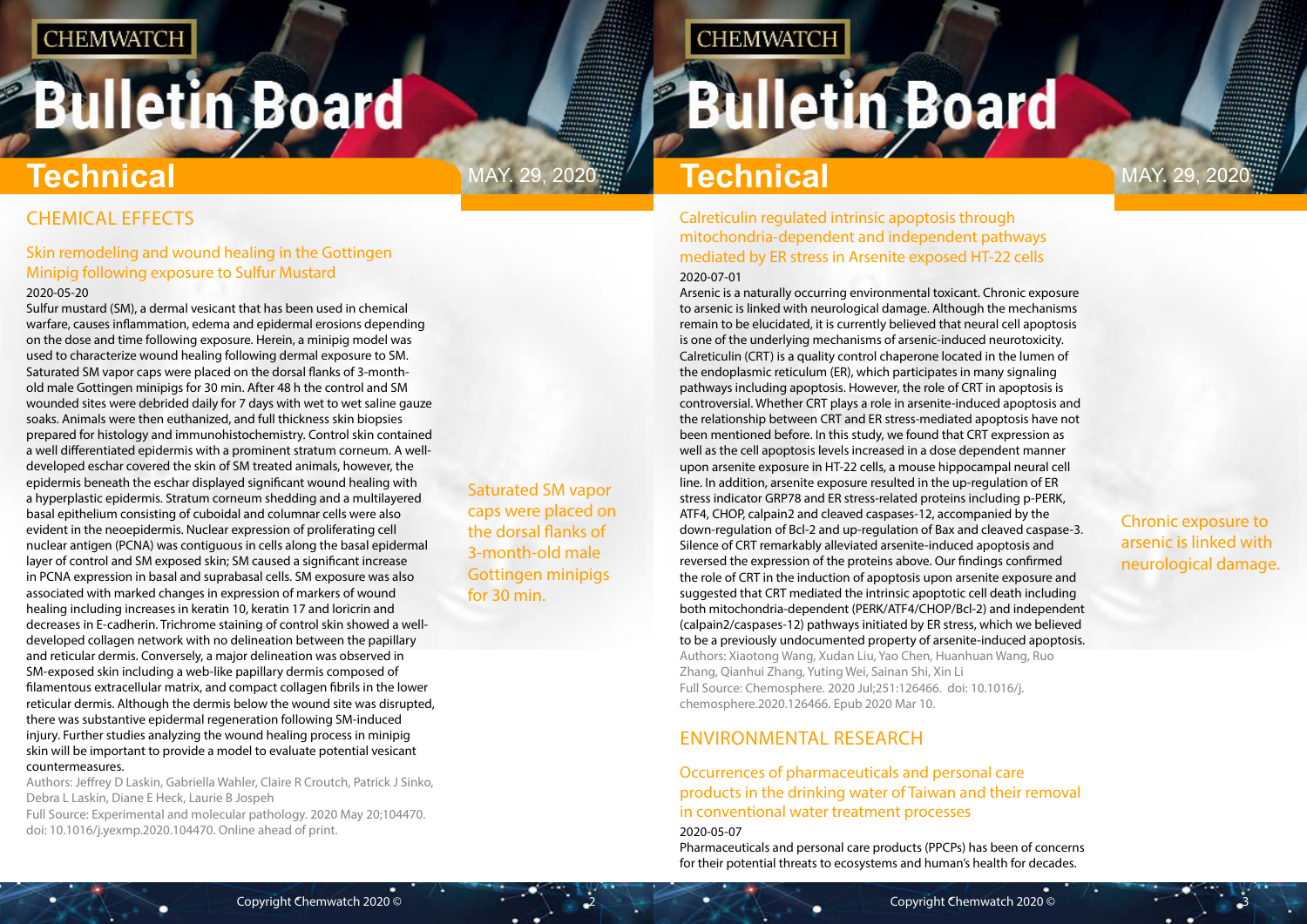# <span id="page-2-0"></span>**Bulletin Board**

Behavioral responses linked to biological control services are crucial when assessing the compatibility of chemicals with biocontrol organisms.

## MAY. 29, 2020 **May. 7echnical** May. 29, 2020

**CHEMWATCH** 

The levels of oxidative stress and levels of the neuropeptide, calcitonin gene related peptide (CGRP), were also elevated after DBP exposure.

## **Technical Technical**

PPCPs have been detected in water environments worldwide and have been identified in water sources and finished water. To elucidate the potential exposure of PPCPs in drinking water, this study assessed the occurrences and treatment efficiencies of PPCPs in the drinking water of Taiwan. Raw and finished water samples collected from five main drinking water treatment plants (DWTPs) in February, June, and November 2018 were analyzed. Furthermore, laboratory-scale water treatment processes were conducted to evaluate the treatment efficiencies of these chemicals. Most of the water samples from the DWTPs had a low concentration (<30 ng/L) of PPCPs. Only samples from a DWTP was observed to have higher concentration of ibuprofen (55.6 ng/L), benzophenone (92.5 ng/L), caffeine (390.5 ng/L), and diethyltoluamide (DEET) (434.9 ng/L) in raw water than others. The results of laboratory simulations indicated that the pre-chlorination process was the key step responsible for the removal of PPCPs in conventional water treatment processes, which can remove most of the hormone treatment products, parabens, oxybenzone, and acetaminophen in water sources. However, the filtration process with anthracite as a medium could remove some of the parabens (approximately 11.9%-41.2%), hormones (approximately 18.2%-44.8%), suntan lotions (37.5%-68.8%), and naproxen (30.1%) from Milli-Q water. The removal efficiencies of the aforementioned chemicals were marginally lower in raw water. However, analgesics, caffeine, and DEET cannot be removed effectively through conventional drinking water treatment. Authors: Chih-Wei Pai, Dexter Leong, Chia-Yang Chen, Gen-Shuh Wang Full Source: Chemosphere. 2020 May 7;256:127002. doi: 10.1016/j. chemosphere.2020.127002. Online ahead of print.

### Can contamination by major systemic insecticides affect the voracity of the Harlequin Ladybird?

### 2020-05-05

Systemic neurotoxic insecticides are widely used to control aphid pests worldwide and their potential non-target effects on aphid predators are often unknown. Behavioral responses linked to biological control services are crucial when assessing the compatibility of chemicals with biocontrol organisms. This is particularly relevant for insecticides at low and sublethal concentrations. We studied the acute toxicity and the sublethal effect on the voracity of the generalist predator Harmonia axyridis (Coleoptera: Coccinellidae) caused by the exposure to three systemic insecticides routinely used against aphids. The tested insecticide concentrations were the Lethal Concentration 50% (LC<sub>50</sub>), 20% (LC<sub>20</sub>) and 1% (LC<sub>1</sub>) estimated for the target pest Aphis gossypii (Hemiptera: Aphididae) in a companion

study. The survival and the voracity differed among the tested chemicals and concentrations, but only thiamethoxam at  $LC_{\text{eq}}$  caused a significant predator mortality, and individuals that survived showed a reduced predation rate. The predators showed a density independent functional response after the exposure to most of the insecticide-concentration combinations, while an inverse density dependence of the prey consumption rate was observed for coccinellids exposed to sulfoxaflor and thiamethoxam at their lowest tested concentration. The estimated parameters, i.e., the attack rate and the prey handling time, were affected at higher concentrations by both imidacloprid and sulfoxaflor. These findings stress the importance of carefully evaluating side effects of insecticides at very low concentrations on beneficial arthropods in the risk assessment schemes for sustainable pest control programmes. Authors: Changchun Dai, Michele Ricupero, Roberto Puglisi, Yanhui Lu, Nicolas Desneux, Antonio Biondi, Lucia Zappalà Full Source:

## PHARMACEUTICAL/TOXICOLOGY

### Dibutyl Phthalate aggravated asthma-like symptoms through oxidative stress and increasing Calcitonin generelated peptide release

#### 2020-05-20

Dibutyl phthalate (DBP) is one of the most ubiquitous phthalate esters found in everyday products, and is receiving increased attention as an immunologic adjuvant. However, information regarding DBP-aggravated allergic asthma is still limited. This study used a mouse model sensitized with ovalbumin (OVA) to determine any adverse effects of DBP on allergic asthma. Our results reveal that allergic asthmatic mice exposed to DBP for an extended period had a significant increase in inflammatory cell infiltration; a significant increase in levels of serum immunoglobulin and T helper 2 cell (Th2) and T helper 17 cell (Th17) cytokines in lung tissue; and significant changes in lung histology and AHR, all of which are typical asthmatic symptoms. The levels of oxidative stress and levels of the neuropeptide, calcitonin gene related peptide (CGRP), were also elevated after DBP exposure. Interestingly, blocking oxidative stress by administering melatonin (MT) not only reduced oxidative stress and CGRP levels, but also ameliorated the asthmatic symptoms. Collectively, these

## **Bulletin Board**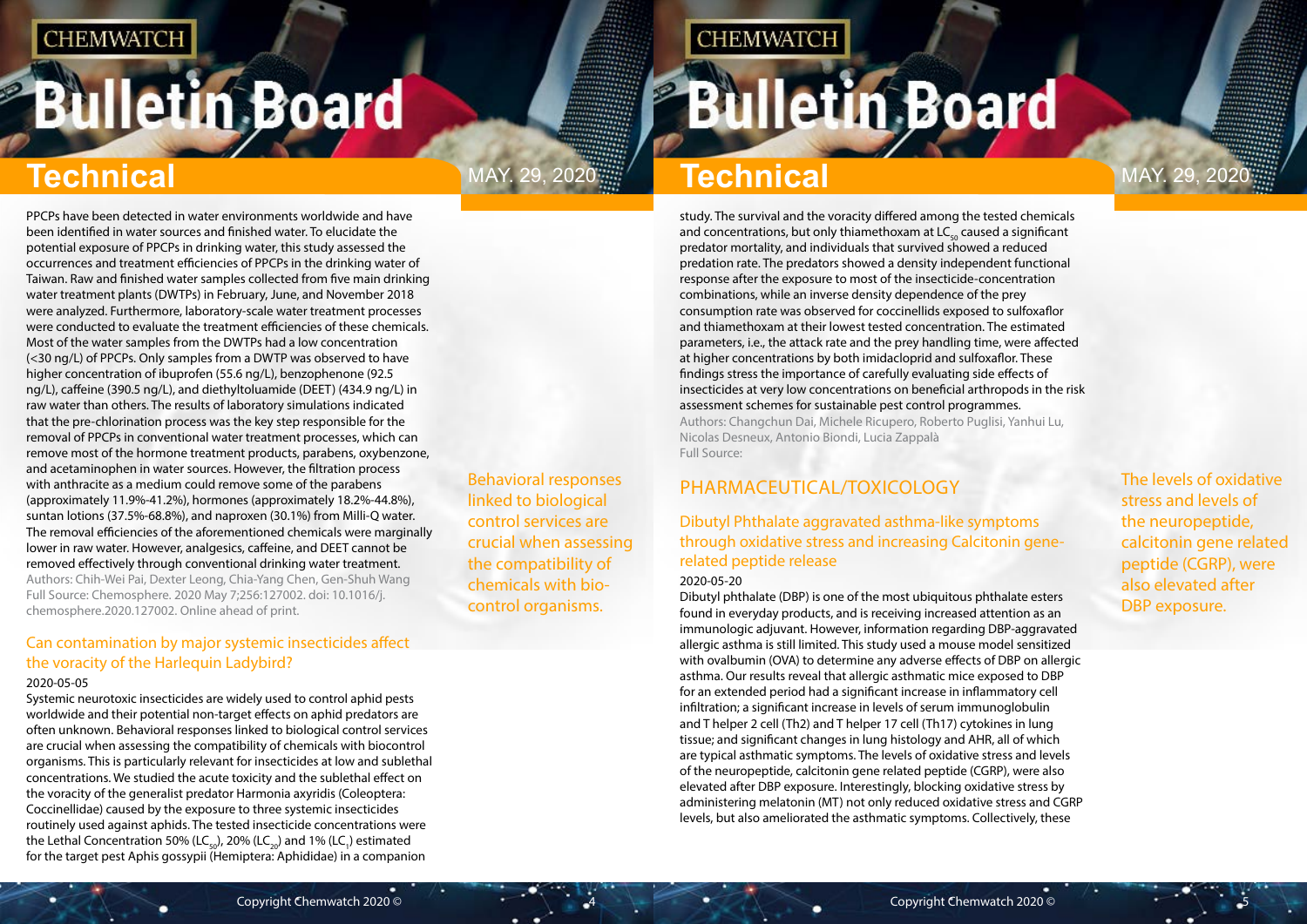## <span id="page-3-0"></span>**Bulletin Board**

## **Technical** MAY. 29, 2020<sup>11</sup> **Technical** MAY. 29, 2020

## To date, 23 confirmed cases of infections (0.4% of all HCWs) have been reported in a 30 day observation period.

**CHEMWATCH** 

Seven of the 16 reviewed studies show evidence supporting a positive association between cannabis use and occupational injury.

#### results show that DBP exacerbates asthma-like pathologies by increasing the expression of CGRP mediated by oxidative stress.

Authors: Sangyu Zhou, Man Han, Yaolin Ren, Liju Duan, Yan Zeng, Jinquan Li

Full Source: Ecotoxicology and environmental safety. 020 May 20;199:110740. doi: 10.1016/j.ecoenv.2020.110740. Online ahead of print.

### Prevention and protection measures of healthcare workers exposed in health settings to severe acute respiratory infections from SARS-COV-2 in a university hospital in Bari, Apulia Region, Southern Italy

#### 2020-05-20

SARS-CoV-2-related SARIs (severe acute respiratory infections) have a major impact on public health; moreover, healthcare workers (HCWs) are exposed to a high biological risk. The aim of this study was to show the prevention procedures in place in the University Hospital of Bari (Apulia Region, Southern Italy) to reduce this risk to HCWs, consisting of the enhancement of preventive measures and the activation of a report system to collect HCWs' contacts. To date, 23 confirmed cases of infections (0.4% of all HCWs) have been reported in a 30-day observation period. These results show that correct management of HCWs' contacts is essential to avoid nosocomial clusters.

Authors: Vimercati Luigi, Dell'Erba Alessandro, Migliore Giovanni, De Maria Luigi, Caputi Antonio, Quarato Marco, Stefanizzi Pasquale, Cavone Domenica, Ferorelli Davide, Sponselli Stefania, Mansi Francesca, Tafuri Silvio

Full Source: The Journal of Hospital Infection. 2020 May 20;S0195- 6701(20)30255-3. doi: 10.1016/j.jhin.2020.05.024. Online ahead of print.

## Chemical multi-fingerprinting of exogenous ultrafine particles in human serum and pleural effusion

#### 2020-05-22

Ambient particulate matter pollution is one of the leading causes of global disease burden. Epidemiological studies have revealed the connections between particulate exposure and cardiovascular and respiratory diseases. However, until now, the real species of ambient ultrafine particles (UFPs) in humans are still scarcely known. Here we report the discovery and characterization of exogenous nanoparticles (NPs) in human serum and pleural effusion (PE) samples collected from non-occupational subjects in a typical polluted region. We show the wide presence of NPs in human

serum and PE samples with extreme diversity in chemical species, concentration, and morphology. Through chemical multi-fingerprinting (including elemental fingerprints, high-resolution structural fingerprints, and stable iron isotopic fingerprints) of NPs, we identify the sources of the NPs to be abiogenic, particularly, combustion-derived particulate emission. Our results provide evidence for the translocation of ambient UFPs into the human circulatory system, and also provide information for understanding their systemic health effects.

Authors: Dawei Lu, Qian Luo, Rui Chen, Yongxun Zhuansun, Jie Jiang, Weichao Wang, Xuezhi Yang, Luyao Zhang, Xiaolei Liu, Fang Li, Qian Liu, Guibin Jiang

Full Source: Nature Communications. 2020 May 22;11(1):2567. doi: 10.1038/s41467-020-16427-x.

## **OCCUPATIONAL**

### Systematic review of cannabis use and risk of occupational injury

#### 2020-05-22

Aim: A range of nations, including countries of the European Union, Australia, and the Americas have recently implemented or proposed reforms to how they control cannabis use, thereby departing from traditional approaches of criminal prohibition that have dominated throughout most of the twentieth century. Given these policy developments and the widespread global use of cannabis, it is critically important to understand the possible risks associated with cannabis use in relation to major societal harms. Methods: This systematic review investigates the potential link between cannabis use and occupational injury. Consequently, it appraises all available current literature from five databases, following Cochrane and PRISMA guidelines. Results: Seven of the 16 reviewed studies show evidence supporting a positive association between cannabis use and occupational injury. One study shows evidence supporting a negative association and the remaining eight studies show no evidence of a significant relation. None of the studies assessed cannabis-related impairment. Only three of the reviewed studies show clear evidence that cannabis use preceded the occupationalinjury event. Conclusion: The current body of evidence does not provide sufficient evidence to support the position that cannabis users are at increased risk of occupational injury. Further, the study quality assessment suggests significant biases in the extant literature are present due to potential confounding variables, selection of participants, and

# **Bulletin Board**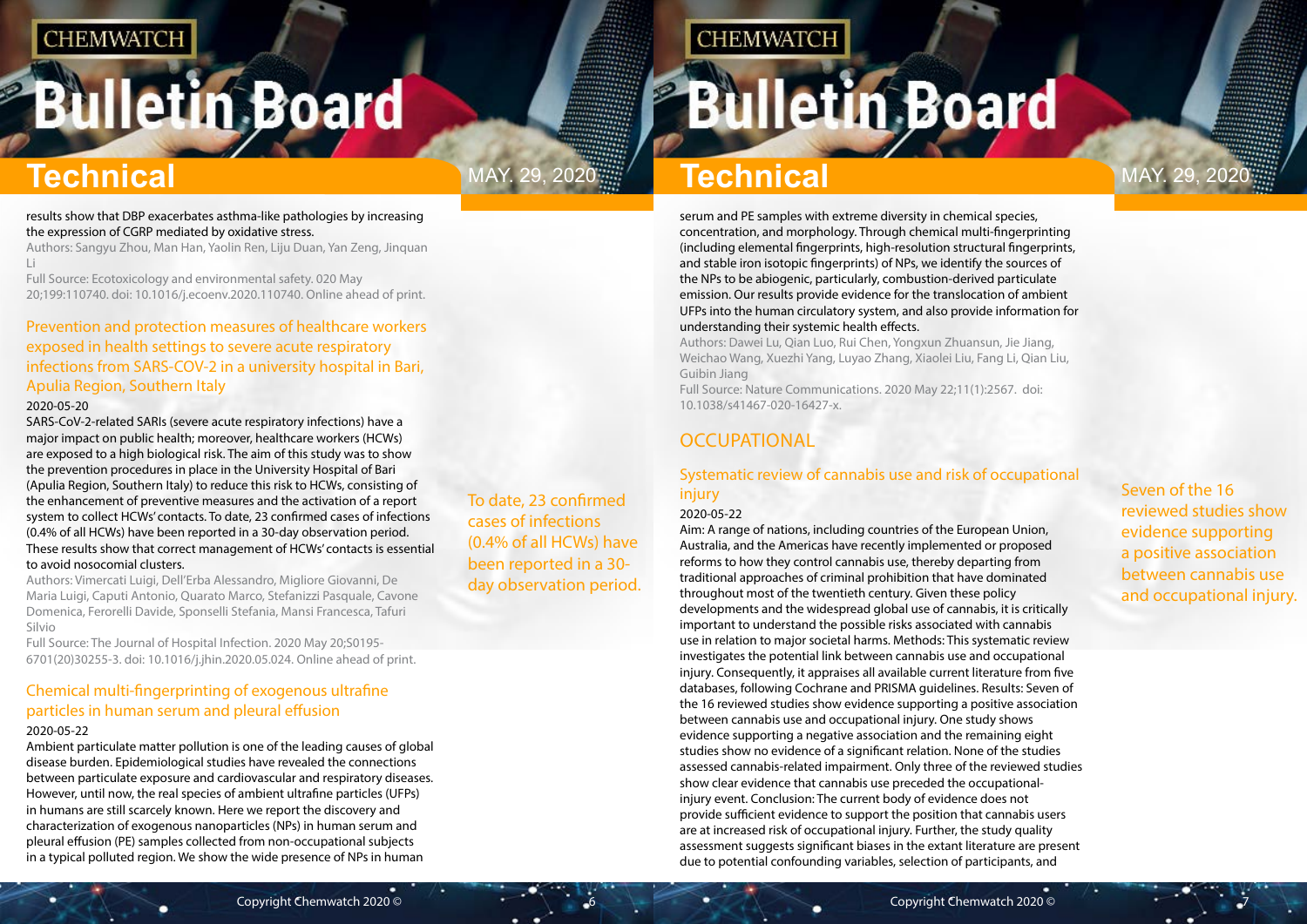## <span id="page-4-0"></span>**Bulletin Board**

Therefore, we aim to study the relation in a large case-control study using occupational noise measurements.

## **CHEMWATCH**

## **Bulletin Board**

## **Technical** MAY. 29, 2020<sup>11</sup> **Technical** MAY. 29, 2020

#### measurement of exposures and outcomes. Future high-quality evidence will be needed to elucidate the relation between cannabis use and occupational injury.

Authors: Wade R Biasutti, Kurt S H Leffers, Russell C Callaghan Full Source: Substance use and misuse. 2020 May 22;1-13. doi: 10.1080/10826084.2020.1759643. Online ahead of print.

### Occupational noise exposure and vestibular schwannoma: A case-control study in Sweden

#### 2020-05-22

It has been suggested that the association between self-reported occupational noise exposure and vestibular schwannoma (VS) found in several studies, represents recall bias. Therefore, we aim to study the relation in a large case-control study using occupational noise measurements. We performed a case-control study from Sweden of 1913 VS cases diagnosed in 1961-2009 and 9566 age- and sex-matched population controls. We defined occupational history by linkage to national censuses from 1960, 1970, 1980, and 1990. We estimated occupational noise exposure for each case and control using a jobexposure matrix (JEM). There was no association between occupational noise exposure and VS. Among subjects assessed as ever exposed to occupational noise levels ≥85 dB (214 cases and 1142 controls), the odds ratio for VS per five years of exposure was 1.02 (95% confidence interval 0.90-1.17). Workers with noise levels of 85 dB or higher for at least 15 years (5-year latency period), showed no increased risk of VS (odds ratio 0.98, 0.73-1.31) compared to those who had never been exposed to noise levels of 75 dB or higher. To conclude, our large study does not support an association between occupational noise exposure and VS. ~sAuthors: Lisa Aarhus, Kristina Kinheim, Sanna Heikkinen, Jan Iver Martinsen, Ero Pukkala, Jenny Selander, Matthias Sjöstrõm, Øicind Sakre,

#### Kurt Straif, Ingrid Sivesind Mehlum

Full Source: American Journal of Epidemiology. 2020 May 22;kwaa091. doi: 10.1093/aje/kwaa091. Online ahead of print.

### Long-term exposure to air pollution and incidence of myocardial infarction: a Danish nurse cohort study

#### 2020-05-06

Background: Air pollution exposure has been linked to coronary heart disease, although evidence on PM2.5PM2.5 and myocardial infarction (MI) incidence is mixed.

Objectives: This prospective cohort study aimed to investigate associations between long-term exposure to air pollution and MI incidence, adjusting for road traffic noise.

Methods: We used data from the nationwide Danish Nurse Cohort on 22,882 female nurses (>44years>44years of age) who, at recruitment in 1993 or 1999, reported information on cardiovascular disease risk factors. Data on MI incidence was collected from the Danish National Patient Register until the end of 2014. Annual mean concentrations of particulate matter (PM) with a diameter <2.5μg/m3<2.5μg/ m3 (PM2.5PM2.5), PM10PM10, nitrogen dioxide (NO2NO2), and nitrogen oxides (NOxNOx) at the nurses' residences since 1990 (PM10PM10 and PM2.5PM2.5) or 1970 (NO2NO2 and NOxNOx) were estimated using the Danish Eulerian Hemispheric Model/Urban Background Model/AirGIS (DEHM/UBM/AirGIS) dispersion model. We used time-varying Cox regression models to examine the association between 1- and 3-y running means of these pollutants, as well as 23-y running means of NO2NO2 and NOxNOx, with both overall and fatal incident MI. Associations were explored in three progressively adjusted models: Model 1, adjusted for age and baseline year; Model 2, with further adjustment for potential confounding by lifestyle and cardiovascular disease risk factors; and Model 3, with further adjustment for road traffic noise, modeled as the annual mean of a weighted 24-h average (LdenLden). Results: Of the 22,882 women, 641 developed MI during a mean followup of 18.6 y, 121 (18.9%) of which were fatal. Reported hazard ratios (HRs) were based on interquartile range increases of 5.3, 5.5, 8.1, and 11.5μg/ m311.5μg/m3 for PM2.5PM2.5, PM10PM10, NO2NO2, and NOxNOx, respectively. In Model 1, we observed a positive association between a 3-y running mean of PM2.5PM2.5 and an overall incident MI with an HR=HR= 1.20 (95% CI: 1.07, 1.35), which attenuated to HR=HR= 1.06 (95% CI: 0.92, 1.23) in Model 2. In Model 1 for incident fatal MI, we observed a strong association with a 3-y running mean of PM2.5PM2.5, with an HR=HR= 1.69 (95% CI: 1.33, 2.13), which attenuated to HR=HR= 1.35 (95% CI: 1.01, 1.81) in Model 2. Similar associations were seen for PM10PM10, with 3-y, Model 2 estimates for overall and fatal incident MI of HR=HR= 1.06 (95% CI: 0.91, 1.23) and HR=HR= 1.35 (95% CI: 1.01, 1.81), respectively. No evidence of an association was observed for NO2NO2 or NOxNOx. For all pollutants, associations in Model 2 were robust to further adjustment for road traffic noise in Model 3 and were similar for a 1-y running mean exposure.

Conclusions: We found no association between long-term exposure to PM2.5PM2.5, PM10PM10, NO2NO2, or NOxNOx and overall MI incidence, but we observed positive associations